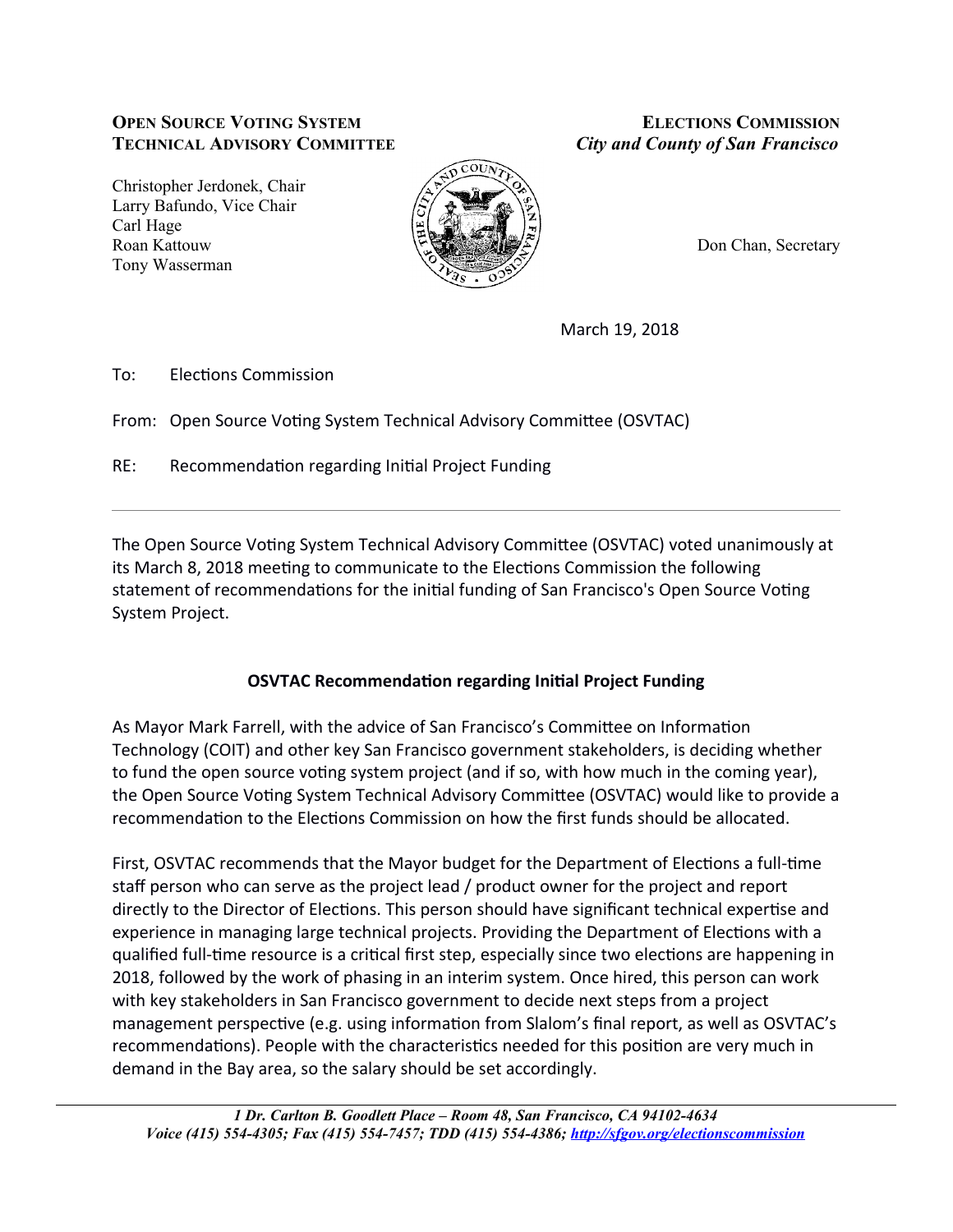Second, OSVTAC recommends that an agile, incremental approach be taken towards the project, in which components can be piloted and used in real elections as the components are developed and certified. This will allow San Francisco to start taking advantage of the project even before it is fully complete.

With the above approach in mind, OSVTAC recommends that the following set of components be developed and certified first:

- Results reporting (software)
- Ballot tabulation (software)
- Central scanner (hardware and software), i.e. for vote-by-mail ballots
- Ballot auditing and batch management (software)
- Ballot layout encoding (software)

These components are described in more detail on OSVTAC's website, which is linked to below.

Some reasons for developing and certifying the components above first include:

- 1. The components above would be enough to have all vote-by-mail (VBM) ballots be scanned, tabulated, and audited wholly by open-source components. In the November 2016 election, VBM ballots accounted for more than 63% of all ballots, so this would account for well over half of all ballots, and likely at much less than half the cost of developing and certifying the full open source system.
- 2. The components above should be simpler and cheaper to deploy because significantly fewer are needed. They only need to be deployed centrally (e.g. on the order of six scanners rather than on the order of 600 for approximately 600 precincts). In addition, they will be deployed in more controlled conditions (City Hall) with more highly-trained staff, rather than in neighborhood garages, for example, with poll-workers having less training.
- 3. The software needed for central scanners offers many options for incremental rollout and uses, which gives San Francisco more opportunities to build confidence and become more comfortable with the system. This includes things like (a) letting the public use the open source software to "tabulate" the ballots themselves using published digital ballot pictures, and (b) using the open source software in parallel to "check" the results of the interim system.
- 4. Starting with the simpler hardware component of a central scanner will let San Francisco start acquiring familiarity with voting system hardware and what that entails before investing funds in the development of hardware with more requirements. This is also in line with an agile approach.
- 5. There is a workable strategy of gradually phasing in the above components, unlike with an accessible ballot-marking device (BMD) and precinct-based scanner. The above components can be phased in alongside, and eventually replace, the corresponding